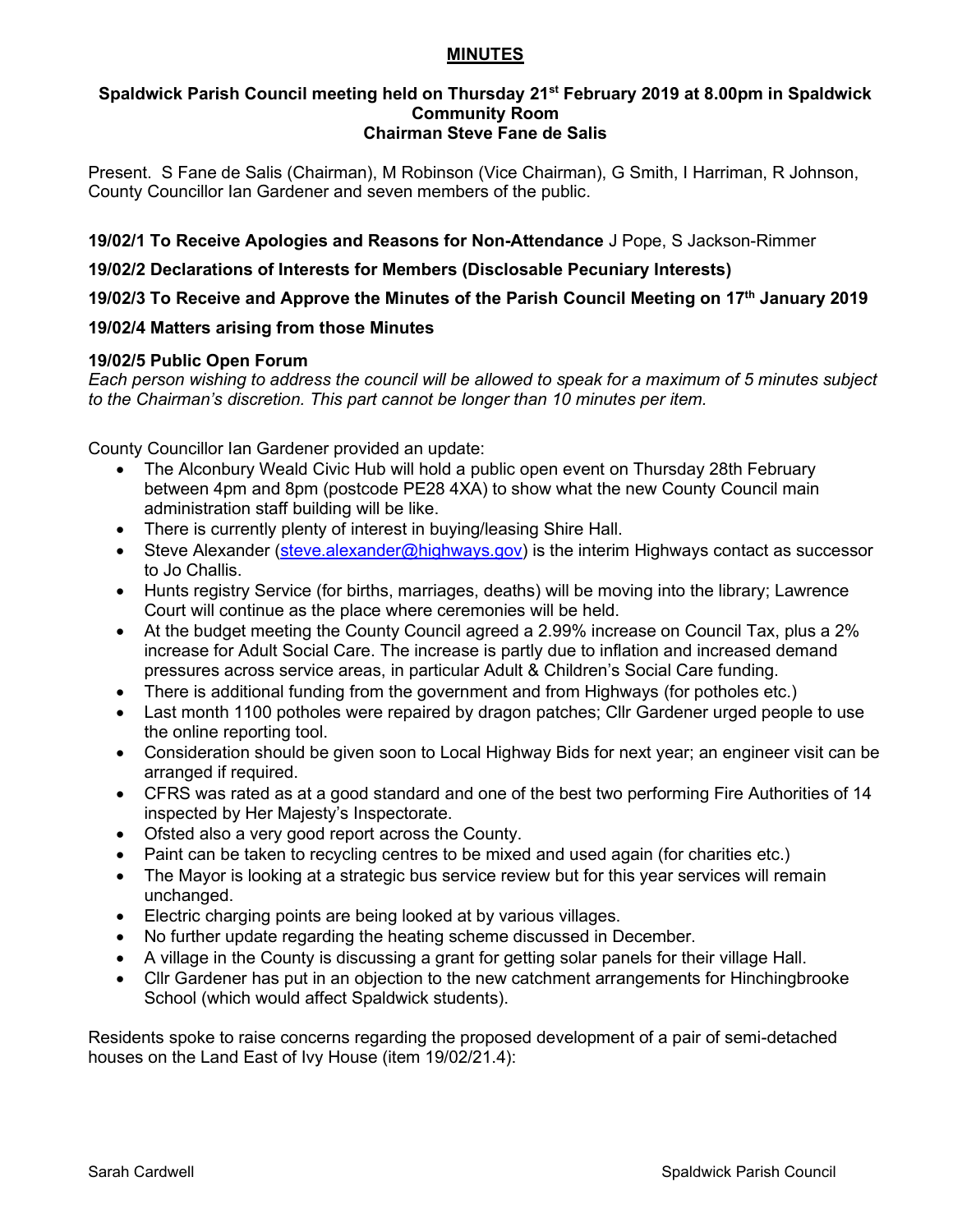- A resident expressed that they had no objections to one large house but that two houses weren't appropriate, that a 5m opening in the brick wall would harm the significance of Ivy House but that a 3m opening would only be suitable for one house and that they would like a fitting neighbour to Ivy House to preserve the nature of a listed building.
- Another resident noted that there are no other semi-detached houses in the area, that there is limited allocated parking and that two houses would require double the parking, that the reduced wall opening would leave larger vehicles unable to enter the development, that it would be a hazard for traffic turning left and residents of Ivy House and that the semi-detached properties would result in traffic and light disruption to other households.
- A third resident with a boundary to the proposed new development stated that two houses would result in double the noise and smells (e.g. from BBQs) for neighbours and that with the current housing that is in place, during inclement weather the pumping station already doesn't cope, with sewerage pipes backing up along Ivy Way, and that two further houses would result in double the additional load of waste water.

## **19/02/6 Planning**

#### To consider new planning consultations:

• **19/02/6.1** Replacement of windows, restoration of internal lime plaster, laying of pammets, rebuilding of chimney and erection of white picket fence.

38 High Street Spaldwick Huntingdon PE28 0TD

Ref. No: 19/00001/LBC | Received: Wed 02 Jan 2019 | Validated: Fri 01 Feb 2019 | Status: In progress

(Council views to be received by  $27<sup>th</sup>$  February)

- Spaldwick Parish Council recommends approval because the proposed works are like for like, in order to restore a listed building to the same condition it was in prior to water damage. **Proposal: Proposed by Cllr R Johnson, seconded by Cllr I Harriman. All in favour and it was RESOLVED that the proposal be approved. Carried.**
- **19/02/6.2** Conversion of existing rear outbuilding to garden room and storage area. Internal alterations to utility room, lobby and WC area. Erection of boundary wall. Erection of double garage

18 High Street Spaldwick Huntingdon PE28 0TD

Ref. No: 19/00013/LBC | Received: Fri 04 Jan 2019 | Validated: Fri 01 Feb 2019 | Status: In progress

(Council views to be received by  $26<sup>th</sup>$  February)

- Spaldwick Parish Council recommend approval based on the works being for the purpose of renovating the building to the correct standard. **Proposal: Proposed by Cllr M Robinson, seconded by Cllr G Smith. All in favour and it was RESOLVED that the proposal be approved. Carried.**
- **19/02/6.3** Conversion of existing rear outbuilding to garden room and storage area. Internal alterations to utility room, lobby and WC area. Erection of boundary wall. Erection of double garage.

18 High Street Spaldwick Huntingdon PE28 0TD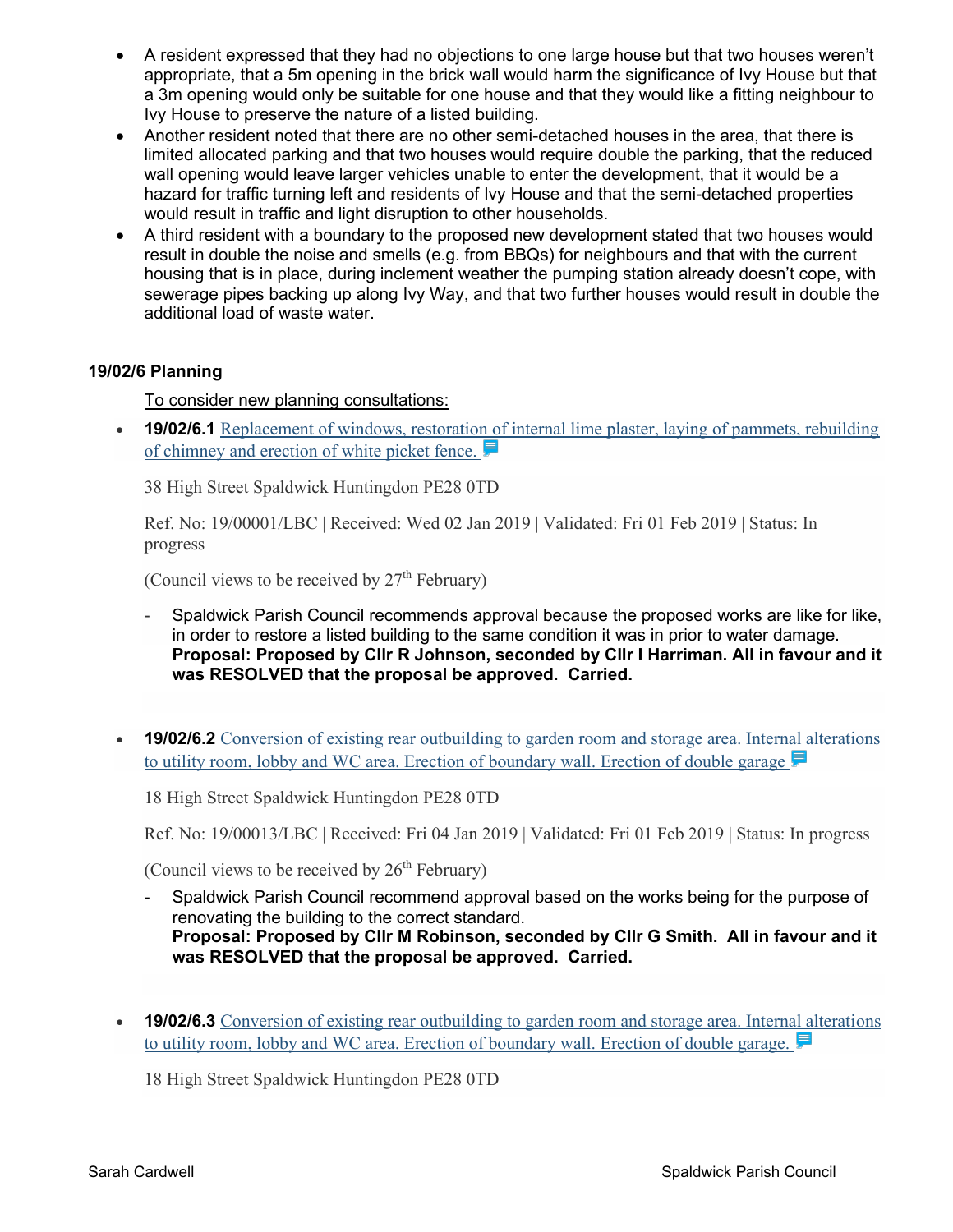Ref. No: 19/00012/HHFUL | Received: Fri 04 Jan 2019 | Validated: Fri 01 Feb 2019 | Status: In progress

(Council views to be received by  $26<sup>th</sup>$  February)

- Spaldwick Parish Council recommend approval based on the works being for the purpose of renovating the building to the correct standard. **Proposal: Proposed by Cllr M Robinson, seconded by Cllr G Smith. All in favour and it was RESOLVED that the proposal be approved. Carried.**
- **19/02/6.4** Development of a pair of semi detached houses

Land East Of Ivy House High Street Spaldwick

Ref. No: 19/00211/FUL | Received: Mon 04 Feb 2019 | Validated: Mon 04 Feb 2019 | Status: In progress

(Council views to be received by  $1<sup>st</sup> March$ )

Spaldwick Parish Council recommends refusal because access is not addressed correctly in line with Highways and DMC advice. Additionally, the wall has been shortened so Ivy House residents will see wooden fencing (the Council propose that if the application is approved that they revert to the original length).

**Proposal: Proposed by Cllr R Johnson, seconded by Cllr G Smith, all in favour and it was RESOLVED that the proposal be refused. Carried.**

• **19/02/6.5** Single storey rear extension.

16 Burton Way Spaldwick Huntingdon PE28 0YY

Ref. No: 19/00283/HHFUL | Received: Thu 14 Feb 2019 | Validated: Mon 18 Feb 2019 | Status: In progress

(Council views to be received by  $13<sup>th</sup> March$ )

Spaldwick Parish Council recommend approval based on the works being in keeping with other planning applications for properties in the area. **Proposal: Proposed by Cllr I Harriman, seconded by Cllr M Robinson. All in favour and it was RESOLVED that the proposal be approved. Carried.**

#### Determined by planning authority:

- Cllr S Fane de Salis raised that the application for Beech House, High St. has been approved.

18/02616/HHFUL, Retrospective replacement and relocation of vehicular access gates and erection of picket fence.

#### **19/02/7 Finance**

**19/02/7.1** Expenditure for approval 21<sup>st</sup> February 19: C and I W Harriman £89.10 Purchase of Henry vacuum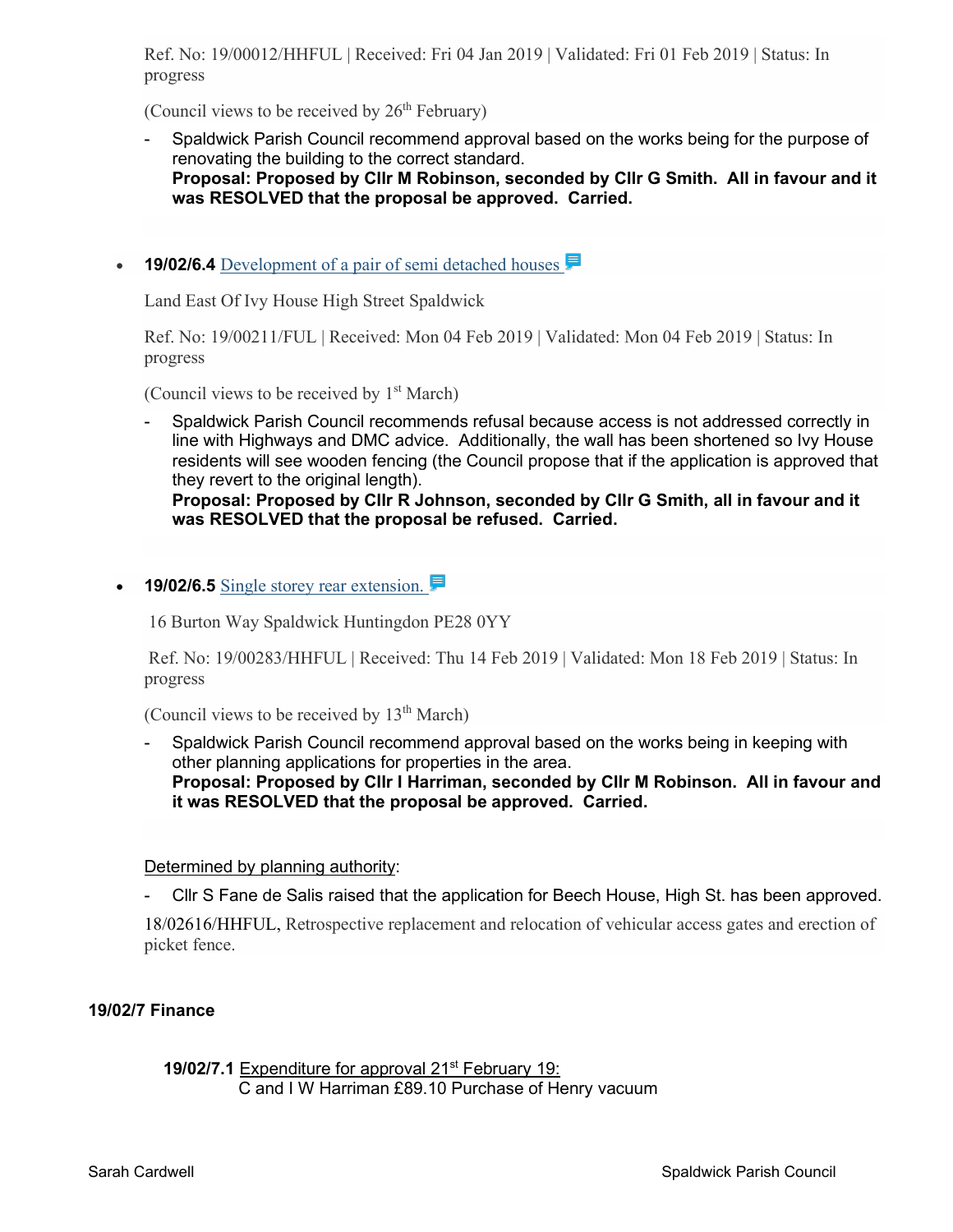S Fane de Salis £43 Purchase of key lock

## S Cardwell £2.25 expenses (missed from last claim)

## - **Proposal: Proposed by Cllr R Johnson, seconded by Cllr G Smith, all in favour and it was RESOLVED that payment be made.**

 **19/02.7.2** Clerks wages £180.70 HMRC £43.80 Expenses £2.25

## - **Proposal: Proposed by Cllr S Fane de Salis, seconded by Cllr G Smith, all in favour and it was RESOLVED that that payment be made.**

**19/02/7.3** Cambs ACRE membership renewal- overdue £57.00 subscription for the coming year – renewal approved on the basis that the service provides useful information relating to community assets. **Proposed by Cllr G Smith, seconded by Cllr S Fane de Salis.**

 **19/02/7.4** Cambs County Council invoice for Street Lighting- Street Lighting Energy for Spaldwick Parish Council for the period 01/10/17 to 30/09/18. £54.94. Payment due date: 10/03/2019- SPC asked for the lighting to be put in so payment to be approved. **Proposed by Cllr M Robinson, seconded by Cllr I Harriman.**

 **19/02/7.5** Precept confirmation email- noted, same as last year.

| Thank you for your Notified Precept of:                 | £10405 |
|---------------------------------------------------------|--------|
| Tax Base for Area (Equated number of Band D Properties) | 251    |
| Band D Charge (to cover Local Council Precept)          | £41.45 |

 **19/02/7.6** Progress Monitoring Form for Grants Officer from Cambs Community Foundation- Grant or War Memorial awaiting planning approval. Cllr G Smith provided update that the planning department is approximately one week away from granting permission but that a listed building consent application is now required.

## **19/02/8 General Data Protection Regulation (GDPR) to consider:-** deferred.

 **19/02/8.1** Social Media and Electronic Communication Policy  **19/02/8.2** Information & Data protection Policy  **19/02/8.3** List of documents for Retention or Disposal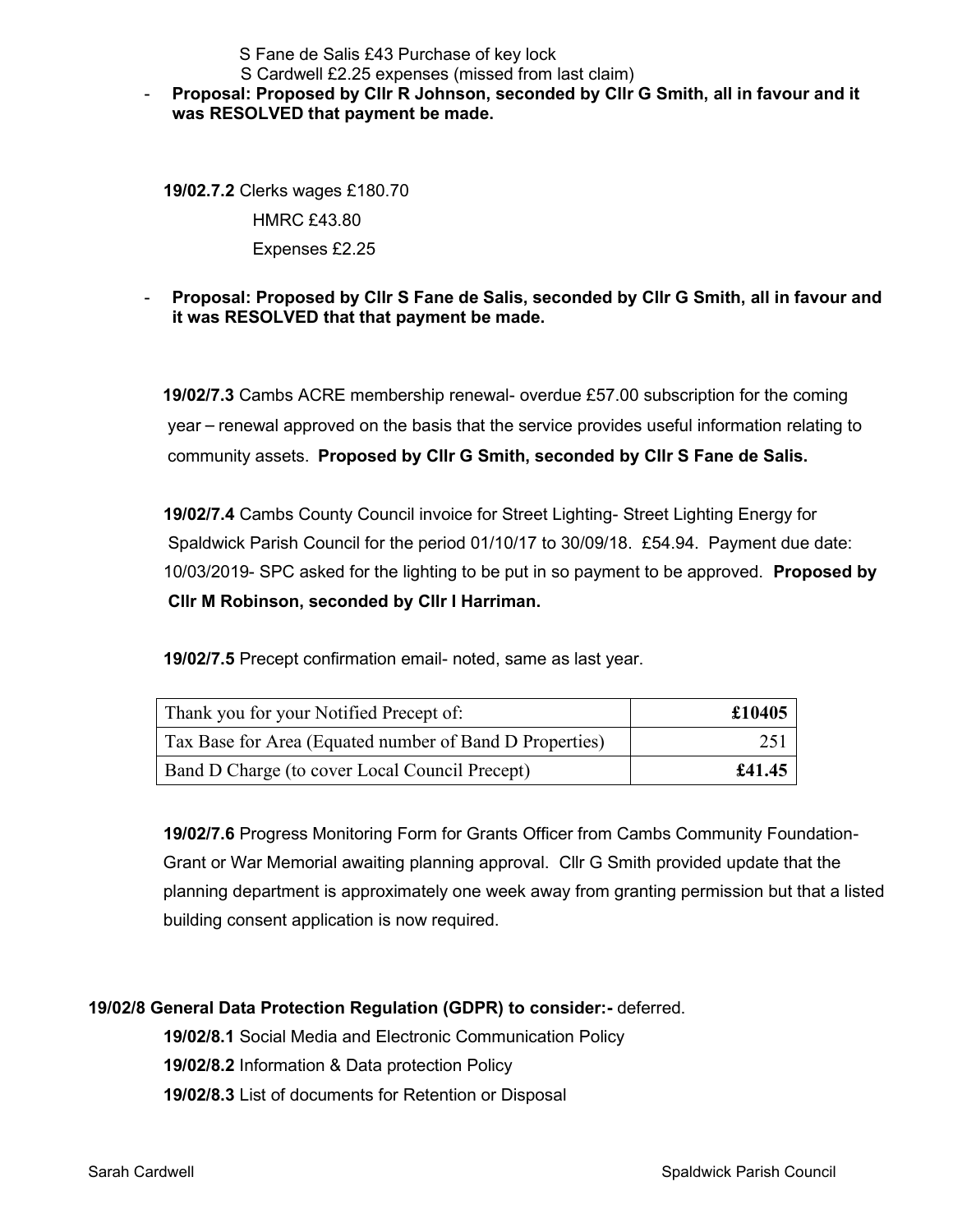**19/02/8.4** Subject Access Request Form

 **19/02/8.5** Consent Form

 **19/02/8.6** Privacy Notice Staff, Councillors and Role Holders

 **19/02/8.7** General Privacy Notice

 **19/02/8.8** Data Audit Schedule/ Mapping

 **19/02/8.9** Cyber Security Checklist

 **19/02/8.10** Security Incident Response Policy

## **19/02/9 Assets – Provision/Maintenance**

**19/02/9.1** Monthly Ferriman Road Play Area's Inspection- no action to take until we prepare a painting schedule**.** Hedges around open space and play area- It was discussed that the contractor did not complete the work on the open space last year and that payment of their invoice had been refused on that basis; Council currently awaiting an update. Could obtain quotes from various companies for hedge cutting but Cllrs Harriman and Fane de Salis to asses at the weekend before a decision is made.

**19/02/9.2** Providers for Playground Inspections (correspondence from David Bracey Play Safety Inspections & Emily at Playforce- SPC happy to continue with annual check from Wicksteed given that they provided good reports previously.

**19/02/9.3** Wicksteed Match-Funding caption competition- Clerk to re-forward email to Councillors.

**19/02/9.4** Listing of Spaldwick War Memorial confirmed by Historic England- previously discussed above.

#### **19/02/10 Highways, footpaths, byways, gritting bin, trees, etc.**

**19/02/10.1** Track Clearing- responsibility regarding Long Lane following resident contact with SPC and Highways- Vehicular access difficulty complaint received from resident after Highways denied responsibility. Online complaint logged by Cllr S Fane de Salis with Highways responding that they could not see an issue**.** Cllrs Harriman and Fane de Salis to assess visually but the Parish Council does not own Long Lane so it is Highways' responsibility.

#### **19/02/11 Community Room**

**19/02/11.1** To discuss cleaning job applications received & the role- closed meeting item. To resolve that the press and public be excluded from the meeting because the business to be transacted contains sensitive information- resolved.

**19/02/11.2** Booking process, charges for additional cleaning of the room following a booking, key safe code management, cancellation policy- Discussed bookings being noted in the calendar by function rather than by names, return of payment following a cancellation and deposit for single use bookings.

**19/02/11.3** Storage and communal use of resources- some storage available in the cupboard, accessible by key.